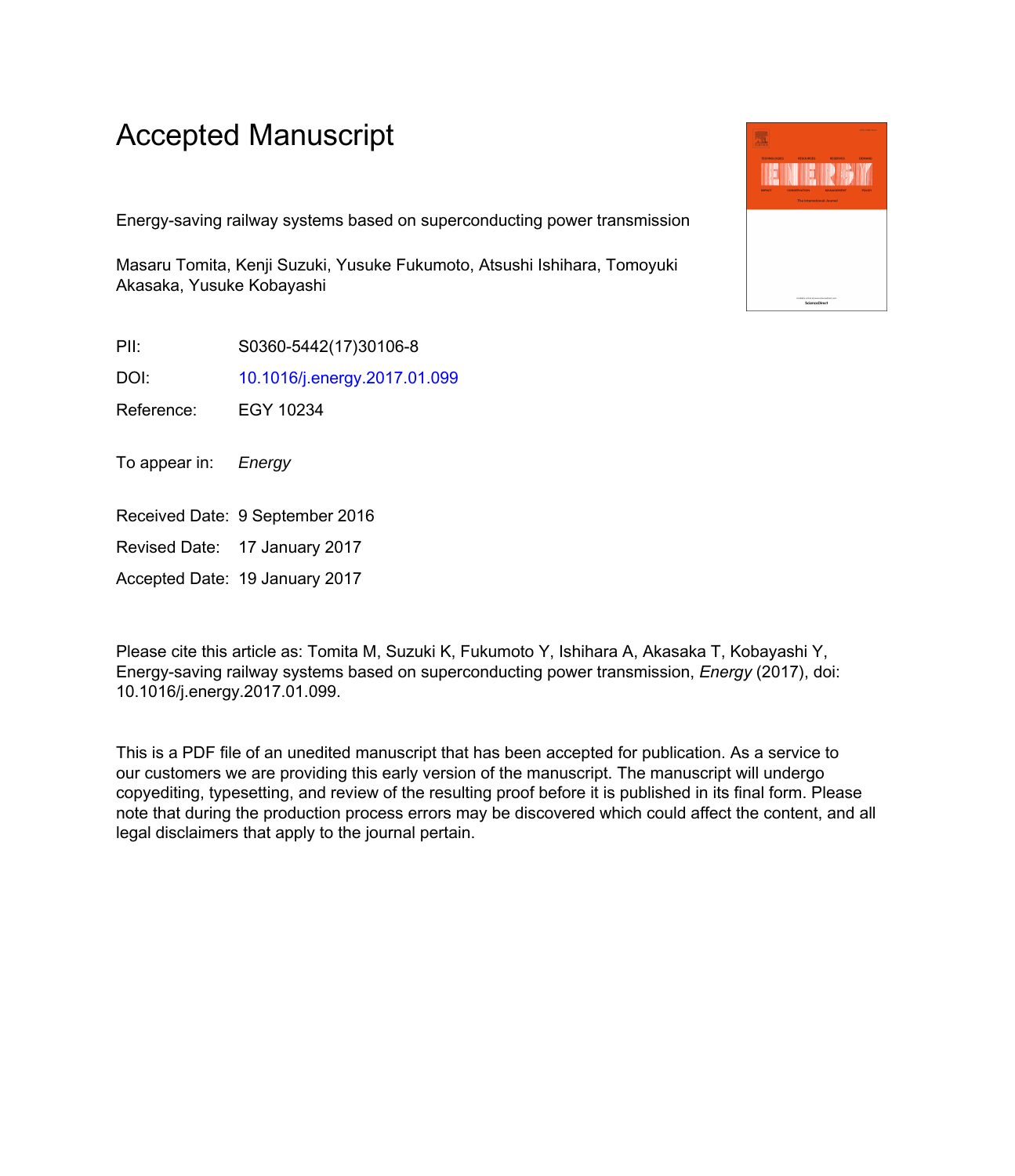| $\mathbf 1$      | <b>Energy-Saving Railway Systems</b>                                                                                                                              |
|------------------|-------------------------------------------------------------------------------------------------------------------------------------------------------------------|
| $\overline{2}$   | based on Superconducting Power Transmission                                                                                                                       |
| $\boldsymbol{3}$ |                                                                                                                                                                   |
| $\overline{4}$   | Masaru Tomita <sup>a, 1</sup> , Kenji Suzuki <sup>b</sup> , Yusuke Fukumoto <sup>b</sup> , Atsushi Ishihara <sup>b</sup> , Tomoyuki Akasaka <sup>b</sup> , Yusuke |
| 5                | Kobayashi <sup>b</sup>                                                                                                                                            |
| $\,6\,$          |                                                                                                                                                                   |
| 7                | <sup>a</sup> Applied Superconductivity Laboratory, Materials Technology Division and Research & Development                                                       |
| $8\,$            | Promotion Division, Railway Technical Research Institute;                                                                                                         |
| 9                | <sup>b</sup> Applied Superconductivity Laboratory, Materials Technology Division, Railway Technical Research                                                      |
| 10               | Institute;                                                                                                                                                        |
| 11               |                                                                                                                                                                   |
| 12               | <sup>1</sup> Correspondence to tomita@rtri.or.jp                                                                                                                  |
| 13               |                                                                                                                                                                   |
| 14               | <b>Abstract</b>                                                                                                                                                   |
| 15               | The new railway transmission feeder systems using superconducting materials was proposed.                                                                         |
| 16               | With energy issues becoming increasingly important in this century, it is important to assess the                                                                 |
| 17               | situation in the transportation sector. In recent years, direct current (DC) systems has been                                                                     |
| 18               | progressing mainly in urban areas. Developing superconducting cable for railway power transmission                                                                |
| 19               | should lead to increased regeneration efficiency, reduced power loss, equalization of load between                                                                |
| 20               | substations, and fewer substations due to the smaller voltage drop. In order to verify to be formed as a                                                          |
| 21               | system, it's needed to evaluate the circulation cooling, electrical current, cooling stress, laying through                                                       |